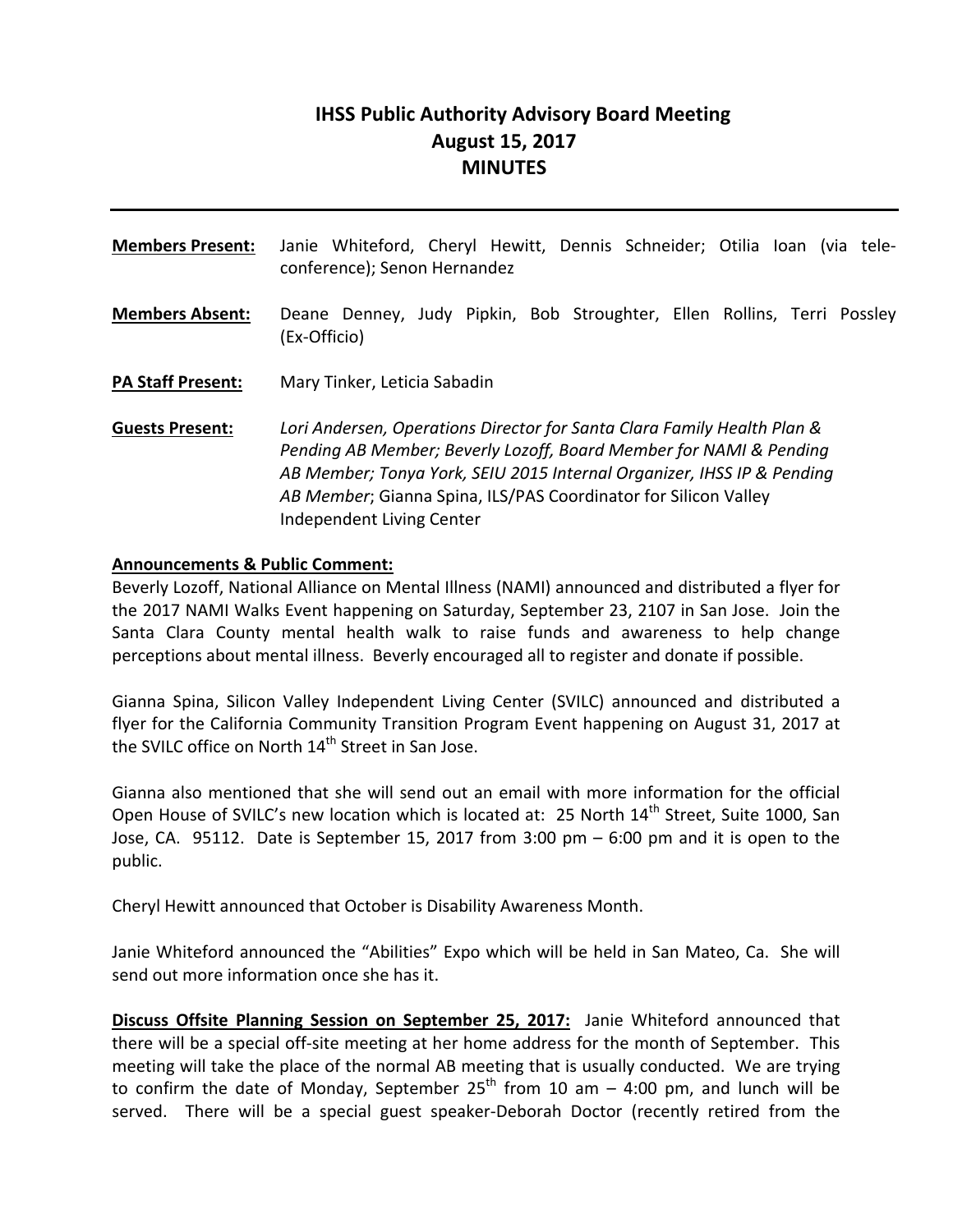Disability Rights of California) who will actually facilitate this meeting. Mary Tinker will send out more details and confirmation for this meeting in the next couple of weeks. Mary and Janie would like all AB members in attendance. This meeting is for AB members only and we would like for all members to keep this date open on your calendars. An agenda will be developed as things are firmed up. We will be discussing the history of IHSS, roles/responsibilities of AB members, advocacy, planning for the future and more.

Janie asked that all members provide feedback and suggestions as to what they would like to discuss at this planning session, and please email ideas to Janie.

**Approval of Minutes:** Motion by Dennis Schneider to approve June 20, 2017 meeting minutes as written, seconded by Beverly Lozoff, vote was unanimous.

**CAPA Report:** Mary Tinker reported CAPA did not meet in July.

She reported CDSS began putting workgroups together to address systems process regarding sick leave in July and August. Following that they will convene workgroups for backup systems.

**Electronic Timesheets (ETS):** CDSS reported that since implementation in the three pilot counties, approximately 15% of the total population of providers and consumers have opted to use ETS. As of July 25, 2017:

- 10, 149 IPs have enrolled or are in the process of enrolling in ETS
- 8,446 eligible consumers have enrolled to approve ETS
- 62 consumers have enrolled to use the Telephone Timesheet System

Santa Clara County requested a later rollout group than initially established which was granted by CDSS so SCC will begin ETS rollout in October.

Information regarding Electronic Timesheets is posted on the CDSS Electronic Timesheet Website, http://www.cdss.ca.gov/inforesources/IHSS‐Providers/Resources/Timesheet‐ information. Information posted at this site includes: Training Modules, Overviews for Recipients and Providers, Frequently Asked Questions (FAQ), and a Fact Sheet.

**IHSS MOE CSAC update:** SB 90, the IHSS trailer bill, was signed by the Governor on June 27. The trailer bill includes provisions to establish a new IHSS MOE and dedicated revenues to partially offset this cost shift including State General Fund contributions, Vehicle License Fee (VLF) growth revenues, and sales tax growth revenues. In addition, SB 90 requires the Department of Finance to consult with CSAC in the development of the new MOE.

CSAC formed a small IHSS MOE Workgroup to ensure input from the County Administrative Officers and technical experts and representation from Urban, Suburban, and Rural counties during the development of the new county IHSS MOE. In addition, CSAC has worked over the past several weeks, in partnership with the County Welfare Directors Association of California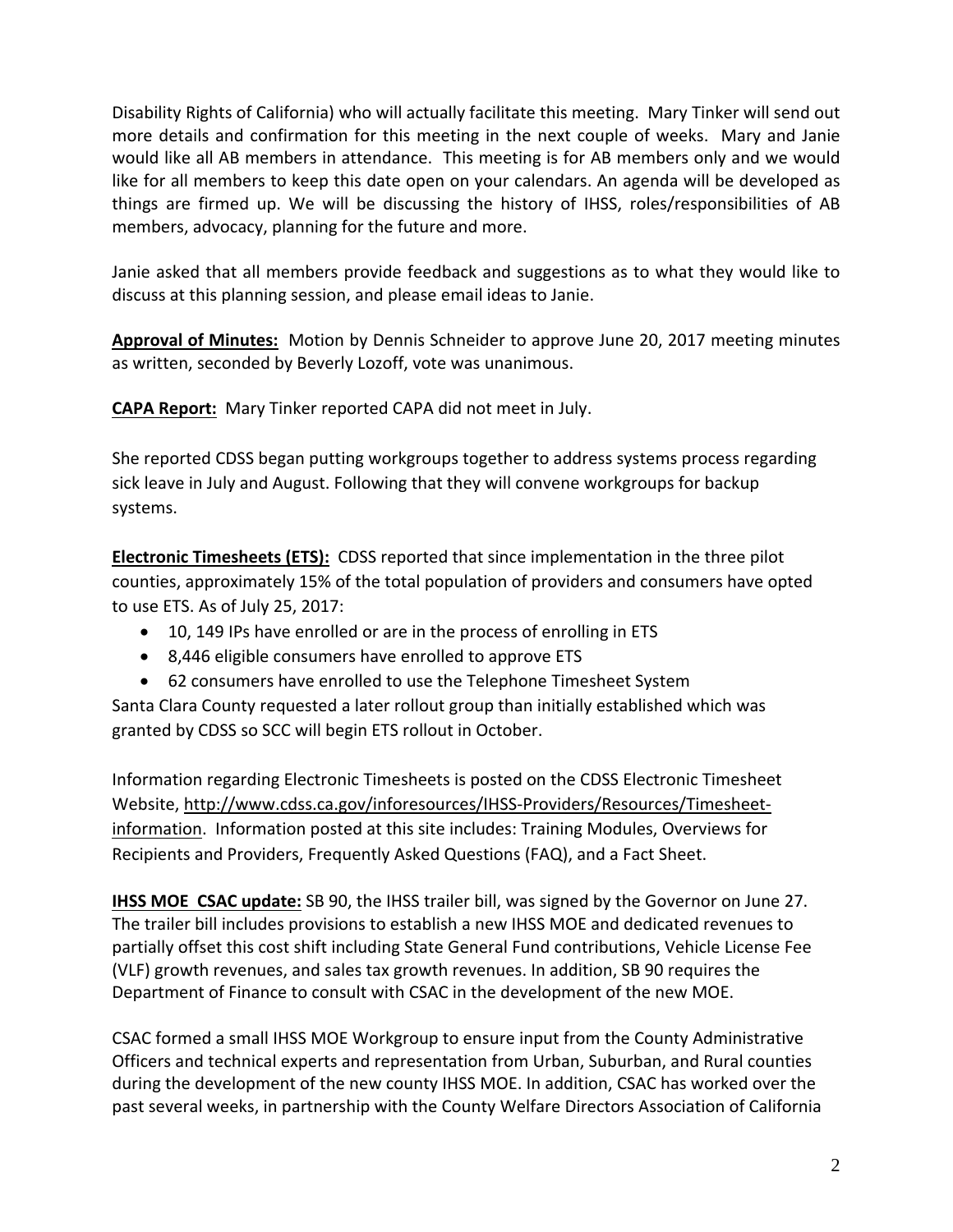(CWDA), to gather all of the necessary data and resources from the Department of Finance and Department of Social Services that will be instrumental in this process.

CSAC staff and the workgroup are operating on an accelerated timeline to finalize as much of the MOE as possible and provide this information to counties. Final numbers will not be known until mid‐September since they'll include offsetting sales tax and VLF revenues that won't be final until August. However, we are working to provide numbers that are close to final in the near future.

**FY 17/18 Budget Trailer Bill Provisions:** MOE, Collective Bargaining & Employer Responsibilities summary chart was prepared by CAPA with relevant provisions in the FY 17/18 budget trailer bill and is being shared with anyone wishing to access it. This document is available upon request or you can use this link:

http://www.pascc.org/resources/doc/documents/2017/BTBmoe.pdf

**Legislative Update:** We are in the final two weeks of Legislative Summer Recess, which ends on August 21, at which point the legislature will then reconvene for purposes of fiscal committee and floor hearings; as well as for any off the floor policy committee hearings, for which rule waivers have been granted. September 1 is the last day for fiscal committees to meet on fiscal bills. There will be floor session only between September 5 and September 15, with September 15 being the last day for bills to be passed out of both houses. Below is a list of some of the bills CAPA is tracking, including synopses and status updates. For a more exhaustive list go to the CAPA website at www.capaihss.org

#### **AB 432 (Thurmond): Personal Care Services**

Would authorize the California In‐Home Supportive Services Authority and certain other entities to meet and confer in good faith regarding wages, benefits, and other terms and conditions of employment with representatives of recognized employee organizations for an individual who is employed by a recipient of waiver personal care services and would make conforming changes. This bill contains other related provisions and other existing laws. *This is scheduled to be heard before the Senate Appropriations Committee on August 21.* **This is CAPA's Sponsored bill.**

#### **AB 1380 (Santiago): Developmental Services: regional center services.**

Would require all regional center contracts to include provisions requiring the regional center to develop a process by which all vendor contracts are reviewed at least once every 2 years and to require that the regional center take appropriate action to ensure that vendors comply with the contracts, up to and including terminating the vendorization if necessary. The bill would require all regional center contracts or agreements with service providers that provide in‐home respite services to expressly require that at least 85% of regional center funds be spent on direct service expenditures, as defined. *This bill is scheduled to be heard before the Senate Appropriations Committee on August 21.* **Position: Watch**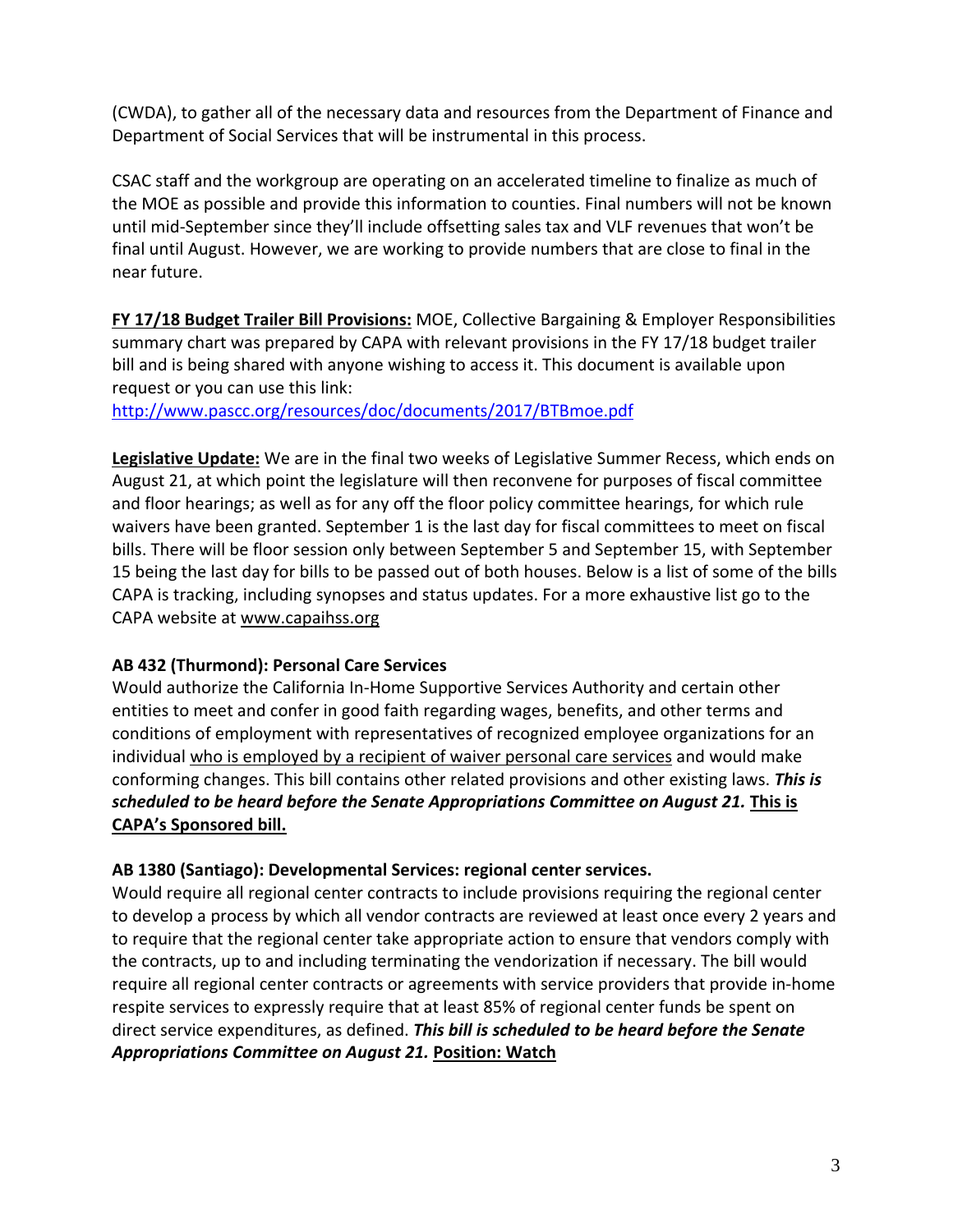#### **SB 218 (Dodd): The Qualified ABLE Program: tax‐advantaged savings accounts.**

Would authorize the transfer of all amounts in the designated beneficiary's ABLE account to an ABLE account for another individual specified by either the designated beneficiary or the estate of the designated beneficiary upon the death of the designated beneficiary. The bill would prohibit the state from seeking distribution of any amount remaining in the designated beneficiary's ABLE account for any amount of medical assistance paid under the state's Medicaid plan and would prohibit the state from filing a claim for the payment, as specified. *This bill is currently awaiting hearing in the Assembly Appropriations Committee.* Position: **Support.**

## **PROGRAMS REPORT**

**Benefits Administration:** There were 10,815 IPs enrolled in the Valley Health Plan with 5,921 of those in the Classic Plan and 4,894 in the Preferred Plan. There were 11,496 IPs enrolled in the Dental/Vision plans during the month of July. There were 605 Eco Pass Clipper Cards issued.

### **Enrollment:**

Number of IPs enrolled: 450

Group enrollment orientation sessions are held two every Friday with approximately 432 in July.

**Registry Services:** There are 547 active IPs on the registry and 1051 active consumers.

The registry:

- Completed 71 new consumer intakes
- Attained 77 matches
- Provided 466 new interventions

**Care Coaching:** The Registry received 20 referrals for Care Coaching in the month of July. Two referrals came from Santa Clara Family Health Plan.

**Urgent Care Registry:** There were 12 hours of services authorized in July.

**Expedited Registry:** Expedited Registry received 8 referrals in July. Most consumers referred to expedited registry are served by other registry services that better meet the needs of the consumer.

**Expedited Registry Recruitment:** Expedited Registry held 2 recruitment sessions in July.

- Invited 22 individuals
- 13 attended the session
- 10 were added to the Expedited Registry in July

**Registry Introductory Training (RIT):** There was one RIT session held in July provided in English with 23 individuals invited to attend and 21 actually participating.

- Conducted 7 interviews
- Called 10 references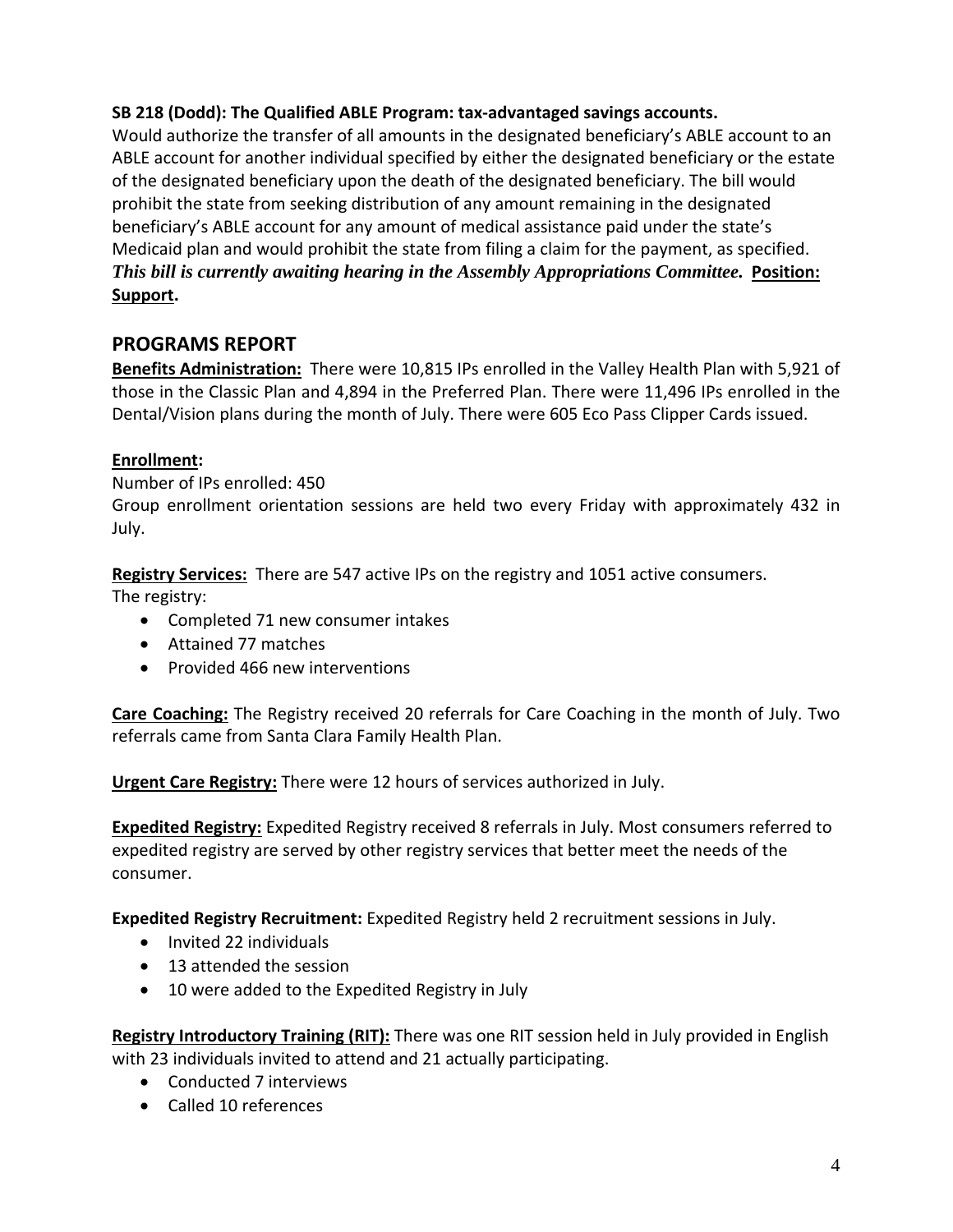- Completed 6 reference checks
- Added 3 new IPs to the registry

#### **Training for Consumers and Providers:**

**Consumer Training:** One Call and Connect session was scheduled in July with 7 consumers registered. The session "Introduction & Understanding of E‐Timesheets" had 4 consumers participate in the session.

**Consumer Connection Newsletter:** Summer edition was mailed to 23,132 IHSS consumers in July.

**IP Trainings Provided:** The semester ended in May so no IP trainings were provided in July. The next semester of training classes will begin September. The next semester training schedule is currently being prepared and will be mailed in August.

**Over Time Training:** The Public Authority provided over the phone training/counseling for 7 IHSS providers on overtime issues and how to properly complete their timesheet.

Janie Whiteford shared that there has be a great deal of discussion on social media regarding LA County issues with timesheet delays. LA consumers are looking for advice, feedback from Mary as to how REVA works, etc. It's been reported that in LA it can take anywhere between 3-9 months for new providers to get timesheets. Why does Santa Clara County have a more robust process and what makes it more efficient? Mary responded that because we use REVA, an automated system, it helps to expedite the process. The entire enrollment process is efficient and works smoothly. Additionally a strong partnership between the county and the PA here help ensure processes are effective and delays are rare. There are some issues here from time to time but it does not take months to get timesheet. Typically if there is a delay it is due to an unusual circumstance and is identified early so communication with the provider is maintained so they know what may be causing the delay and how they may be able to help.

**California IHSS Consumer Alliance Report (CICA):** Janie Whiteford reported that CICA is busy. There are now 25 counties with paid membership and it is growing. There are quite a few counties who look up to the Santa Clara Public Authority. She reminded everyone about the CICA Conference call that will be held tomorrow, August  $16<sup>th</sup>$  at 10am. She distributed the email notification to all in attendance and encouraged everyone to call in. On the agenda is Karen Keesler, Executive Director of California Association of Public Authorities (CAPA) who will provide updates about the what's going on at the Capital that affect the IHSS program, other topics of interests, and an update on CAPA's work.

Also on the CICA agenda is Sue Quichocho, Chief, Systems and Administrative Branch, Adult Protection Division, CDSS will provide an update on the Electronic Timesheet Program being rolled out in phases throughout the State.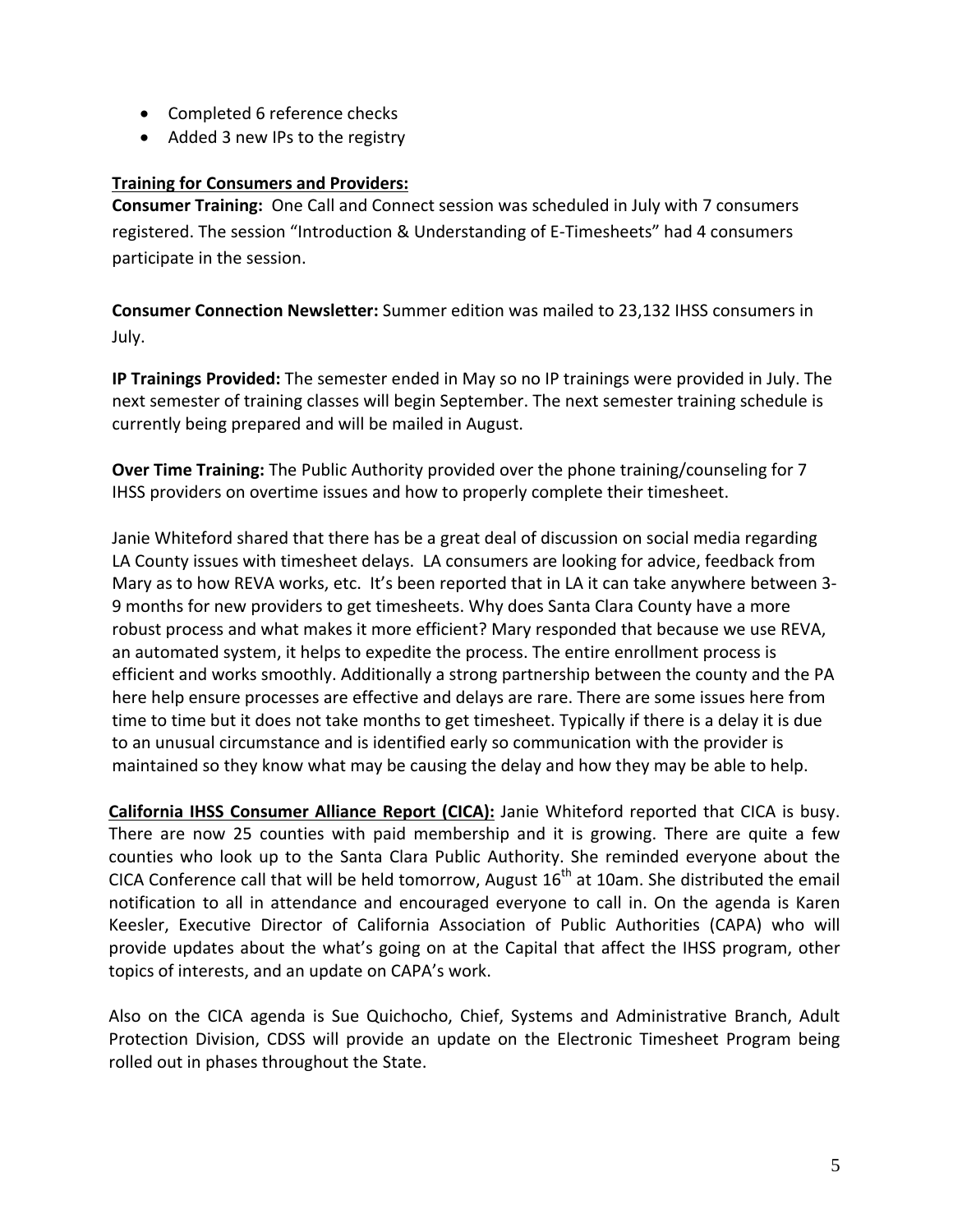Janie also announced that CICA is scheduling a Strategic Planning Session for some time in September. As soon as she has more details she will forward that information to all AB members.

**Report from Social Services Agency:** Terri Possley was not in attendance. She sent an email report:

- The Unit Based Team (UBT) is well underway. Our SMART goal (Specific, Measurable, Attainable, Relevant, Timely) is to reduce the average provider phone wait time by 25% of an average of 30 minutes from the May 2017 baseline by 10‐31‐17. Although our baseline data began in May 2017, we have been meeting since February, 2017.
- We have included All IHSS Staff particularly the IHSS phone agents in the process
- On 8/4/17, we implemented a voice mail option for our callers who are on hold and we also have a reminder of the fax number if they want to hang up and send us a fax. The moment they press # to leave a voice mail, their wait time is over. We have three voice mail boxes (Vietnamese, Spanish, and English/Other)
- The first day of implementation, we received 57 voice mails. The  $2^{nd}$  day of implementation (8/7/17), we had over 60 voice mails
- We have clerical staff who are forwarding the voice mails and/or creating a task in CMIPSII for the appropriate staff member to attend to and resolve
- Although we are not returning all of the calls, we are attending to the voice mails that require action of some sort. Those will not always result in return phone calls. The volume is too large to return every single phone call. We are still working out some business process kinks in this, but that's true for anything new.
- We have baseline data and we are sharing it with our phone staff weekly so they can see their progress. It's still too early to see the data from implementing voice mail option, but we will have that the week of 8/14/17.
- We will test voice mail option for almost the entire month of August.
- Then we will implement email option to be tested in the entire month of September. The newly created email address will be added to the phone tree/greeting and will also be put on the IHSS website and the Public Authority website.
- We also put a clerical person with a higher job classification at the lobby window who can now take care of most matters herself rather than forwarding them to another staff member to resolve. For instance, she can answer questions about timesheets, hours assigned, collect forms, and even print out timesheets if needed.
- On 8/10/17, the Office Management Coordinator, the Payroll Manager, and I will be visiting all of the Senter Road lobbies on foot to observe what is working and what is not working in their lobbies. We will be "borrowing" what works in their lobbies to implement in ours.
- We are VERY excited about the voice mail option, the clerical person at the lobby with a higher classification, and the implementation of email option coming in September. We are committed to improving customer service at IHSS and we are still collecting ideas from our staff, recipients, providers, Advisory Board, BOS, other successful UBT project leads, other IHSS counties, etc. It's been an exciting (and exhausting) time to work at IHSS.